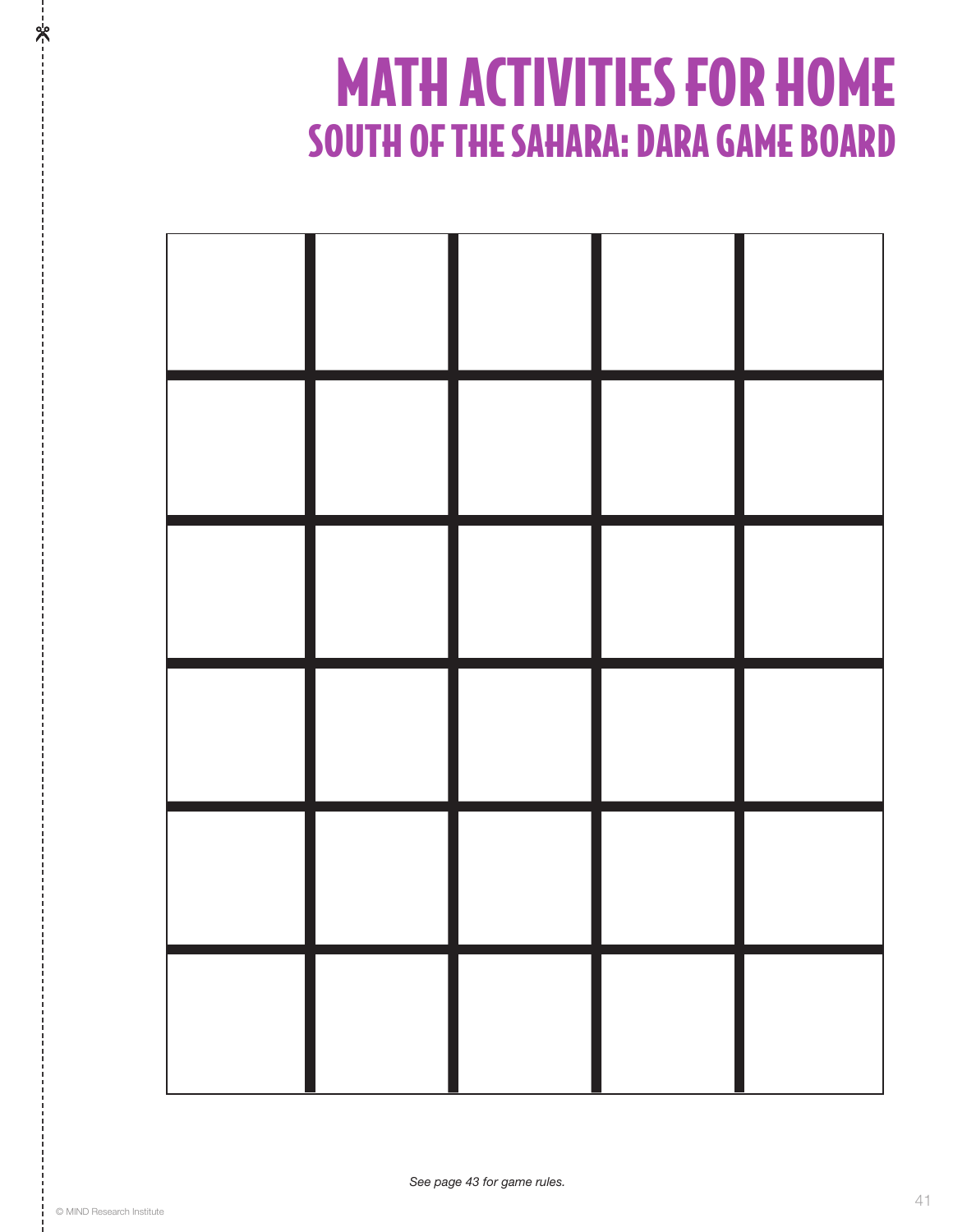# MATH ACTIVITIES FOR HOME SOUTH OF THE SAHARA: DARA HISTORY & MATH QUESTIONS

# Mental Wrestling

Also known as Derrah, this centuries-old game is traditionally played by the Dakarkari people in what is now the Sokota State region of Nigeria.

Originally, the two players each chose 12 distinctive stones or pieces of pottery as their markers on a 5x6 grid drawn on the ground.

Historical accounts show that wrestling played a large part in the education of Dakarkari youth. Dara is like a form of mental wrestling, teaching mathematical thinking and problem solving to outmatch an opponent.

# Game theory exposure

Game theory is the mathematical study of strategic decision-making, something that Dara has a lot of! Dara is the ancestor of chess, sharing a focus on deductive reasoning and multi-step problem solving, but differing in that the placement stage is also a part of the strategy.

### **Test your strategic decision-making with this question:**

• *There is a way that one of these players is guaranteed to win. Would you rather be the orange player or the blue player? It is the orange player's turn.*